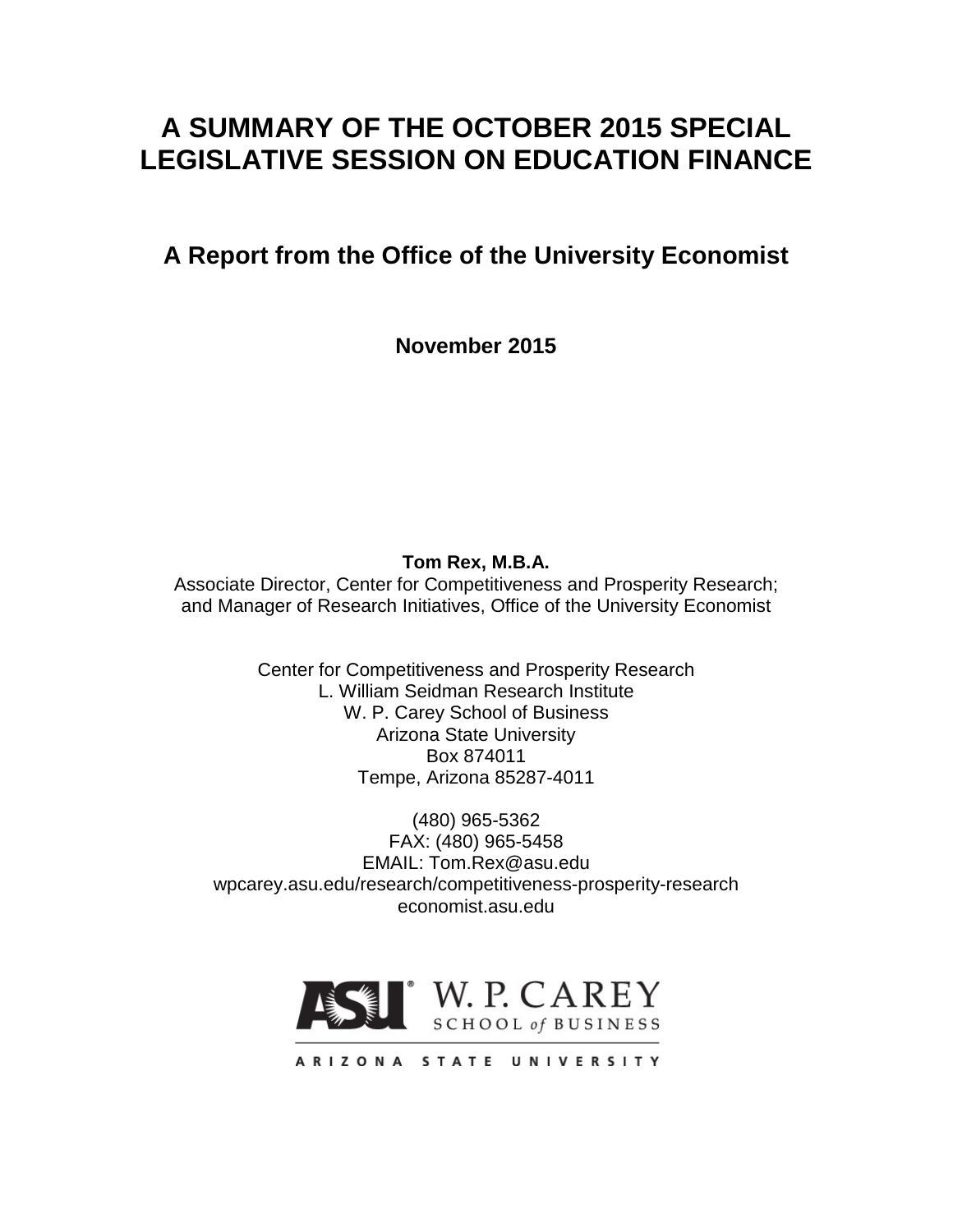### **SUMMARY OF SPECIAL LEGISLATIVE SESSION ON EDUCATION FINANCE**

- The entire education finance package is conditional, subject to voter approval in a special election on May 17, 2016.
- The package will last 10 years, from fiscal years 2016 through 2025.
- The estimated additional funding for elementary and secondary (K-12) education increases from \$298.8 million in fiscal year (FY) 2016 to \$400.3 million in FY 2025.
	- Of the \$298.8 million increase for FY 2016, \$74.4 million was already appropriated. Assuming that the \$74.4 million would have continued in succeeding years and been adjusted for inflation, "new" funding from the package rises from \$224.4 million in FY 2016 to \$314.5 million in FY 2025.
- Most of the additional funding is due to a reset of the base level to \$3,600 (per weighted student count) in FY 2016. In addition, supplemental funding (not incorporated in the base) will be \$50 million per year for FYs 2016 through 2020 and \$75 million per year for FYs 2021 through 2025.
- Most of the new funding will come from the permanent fund (land trust) the new funding from this source is projected to rise from \$172.1 million in FY 2016 to \$216.1 million in FY 2021, then drop slightly. The balance of the new funding will come from the general fund, with the amount varying by year. The FY 2016 figure is \$52.4 million; the range is from \$31.5 million in FY 2019 to \$106.5 million in FY 2025.
	- The distribution from the land trust will increase from the current 2.5% per year to 6.9% for FYs 2016 through 2025. The distribution reverts to 2.5% in FY 2026.
- Each school district has the option of using the additional funding for maintenance and operations or for capital outlays.
- Several "triggers" could reduce the amount of funding provided to K-12 education.
	- The base level inflation adjustment which currently is the lesser of 2% or the inflation rate — will be suspended if economic growth slows beyond a certain rate. Economic growth is defined as (1) nominal growth in transaction privilege tax (TPT) revenues distributed to the general fund, measured as the calendar year total for the latest year, and (2) the December-to-December percent change in total nonfarm employment (seasonally adjusted).
		- If both TPT growth and employment growth slow to between 1-and-2%, the Legislature is given the discretion to suspend inflation funding.
		- If both TPT growth and employment growth slow to less than 1%, the inflation funding will be suspended.
		- Even if the inflation funding is suspended, the base level for the next year still will rise according to the formula.
	- A second trigger is activated if the balance in the land trust drops, as measured as the latest five-year calendar year average compared to the prior five-year average. If this trigger is activated, the Legislature may select a distribution of between 2.5% and 6.9%.
	- After FY 2025, a third trigger is a possibility.
		- If K-12 appropriations reach 49% of total general fund appropriations, the Legislature may suspend the annual inflation funding and may reduce K-12 funding by the amount of the prior year's inflationary adjustment.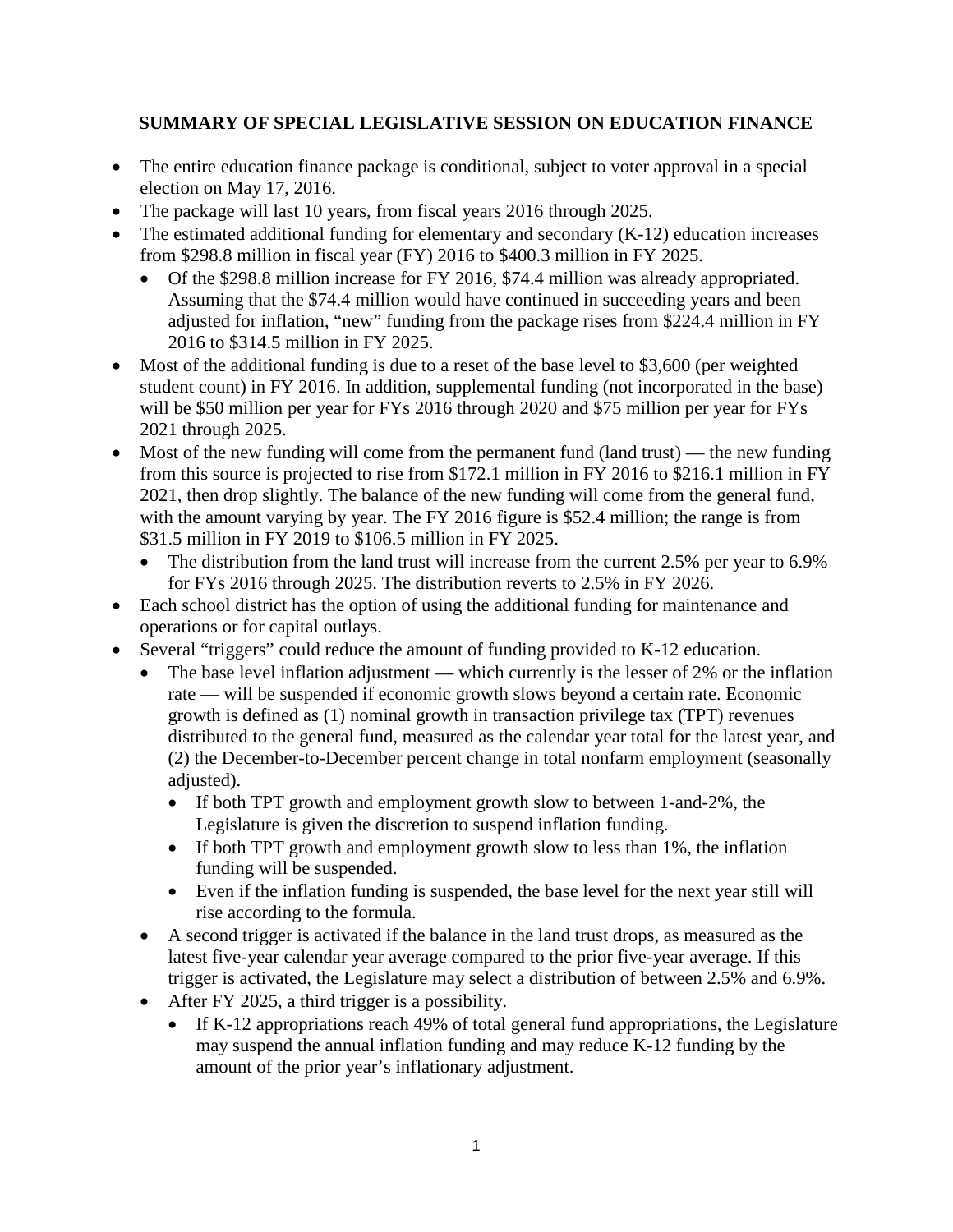• If K-12 appropriations reach 50% of total general fund appropriations, the Legislature may suspend the annual inflation funding and may reduce K-12 funding by twice the amount of the prior year's inflationary adjustment.

#### **Discussion**

#### **Amount of Increase in K-12 Funding**

The new K-12 funding of \$224.4 million in FY 2016 represents an increase of only 4% from the total of appropriated plus not-appropriated funding specified in the FY 2016 Appropriations Report.

For a perspective on how Arizona with the additional funding will compare on K-12 funding to other states, the latest K-12 finance data from the Census Bureau is used. In FY 2013, per pupil state and local government revenue for K-12 education was 42% less in Arizona than the national average and ranked 49th among the 50 states and the District of Columbia. Per student expenditures for current operations were 41% below average and ranked 50th.

Some argue that the per student measure is inappropriate since the "ability to pay" is so much lower than average in Arizona. For example, per capita personal income in Arizona in FY 2013 was 17 percent less than the national average. The ability to pay can be considered by measuring K-12 revenues and expenditures per student per \$1,000 of per capita personal income. On this basis, Arizona's state and local government revenues for K-12 education were not as far below the national average in FY 2013, but Arizona had the lowest figure in the nation at 30 percent below the U.S. average. Current operations spending per student per \$1,000 of per capita personal income in Arizona in FY 2013 was 29 percent below average and ranked 49th.

Even if funding in FY 2013 had been \$400 million higher (the reported total effect of the education funding package in FY 2025), Arizona's K-12 funding relative to the nation and other states would have hardly changed, as seen in the following table.

| 1 100AL TLAN ZVIJ                      |                    |                                           |                                                                    |                                           |
|----------------------------------------|--------------------|-------------------------------------------|--------------------------------------------------------------------|-------------------------------------------|
|                                        | <b>Per Student</b> |                                           | Per Student Per \$1,000 of<br>Per Capita Personal<br><b>Income</b> |                                           |
|                                        | Rank*              | <b>Difference</b><br>From U.S.<br>Average | Rank*                                                              | <b>Difference</b><br>From U.S.<br>Average |
| State and Local Government Revenue     |                    |                                           |                                                                    |                                           |
| Actual                                 | 49                 | -41.8%                                    | 51                                                                 | $-29.6%$                                  |
| With Addition of \$400 Million         | 49                 | $-38.5$                                   | 49                                                                 | $-25.6$                                   |
| <b>Current Operations Expenditures</b> |                    |                                           |                                                                    |                                           |
| Actual                                 | 50                 | $-41.1$                                   | 49                                                                 | $-28.8$                                   |
| With Addition of \$400 Million         | 49                 | $-37.7$                                   | 49                                                                 | $-24.7$                                   |

#### **ELEMENTARY AND SECONDARY EDUCATION FINANCE IN ARIZONA, FISCAL YEAR 2013**

\* Among 50 states and the District of Columbia, with the highest figure given a rank of 1.

Source: U.S. Department of Commerce, Census Bureau, Public Elementary–Secondary Education Finance, [http://www.census.gov/govs/school/.](http://www.census.gov/govs/school/)